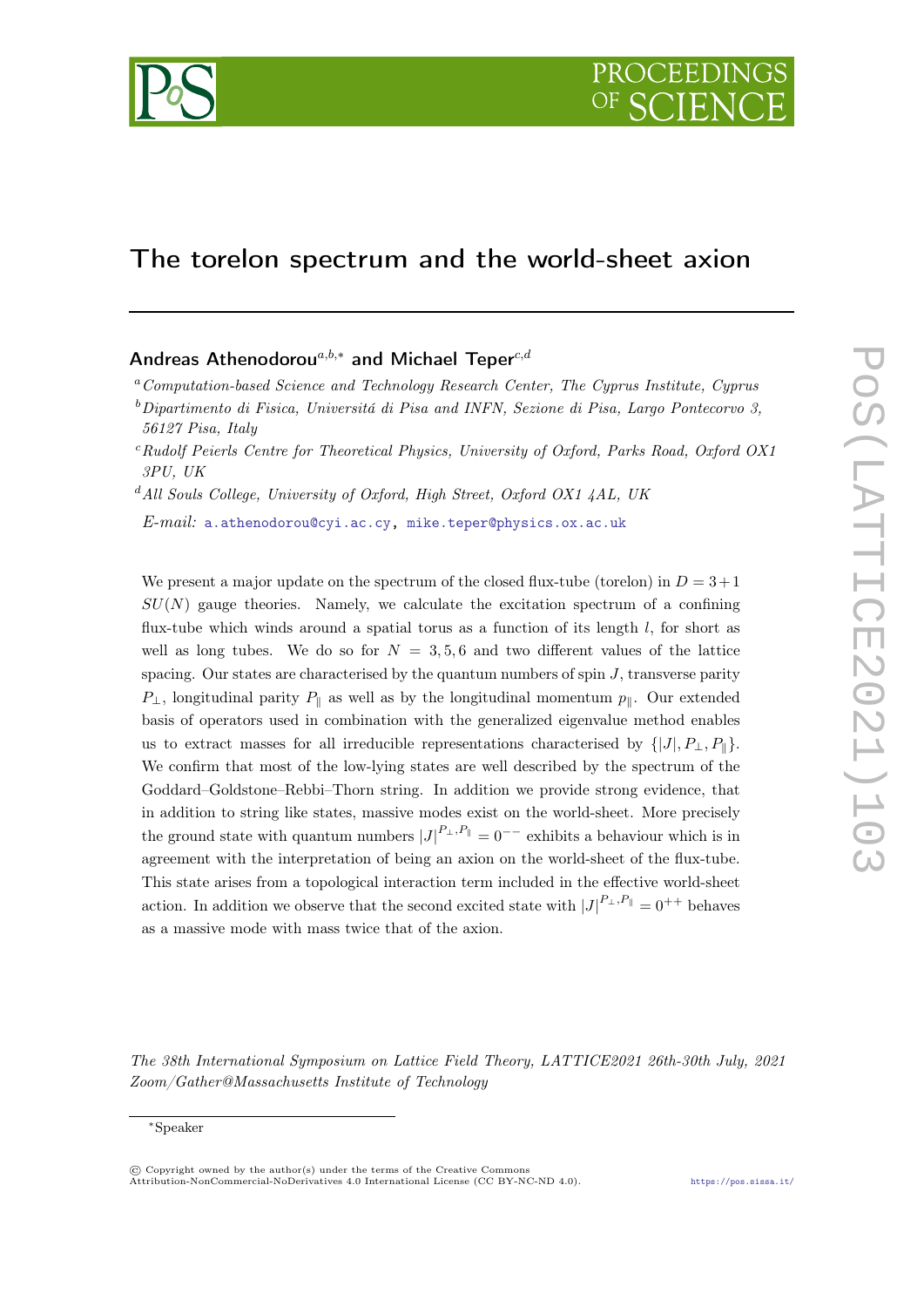## 1. Introduction

In QCD quarks are confined in bound states by forming flux-tubes of chromo-magnetic and chromo-electric flux. Such a flux is connecting a quark with an anti-quark to form a bound state called an open-flux tube, which in nature manifests as a meson state. Long flux-tubes behave pretty much like thin strings: If you pull the string apart, at some point it breaks. However, to observe such a phenomenon in a lattice QCD calculation it requires the existence of dynamical quarks. Since we work on a pure gauge set up such effects do not appear. By placing the flux-tube in a particular position in space we expect  $D-2$  massless modes to propagate along the string arising from the spontaneously broken translation invariance in the  $D-2$  directions transverse to the flux. We, therefore, expect that there should be a low energy effective string theory describing such oscillating modes. Although, a flux-tube can be considered effectively as a string, it also has an intrinsic width. This suggests that massive states such as breather modes related to the intrinsic structure of the tube may exist in the spectrum. To investigate, whether, such states exist one needs to extract the aforementioned spectrum, compare it with an effective string theory model and identify states which exhibit significant deviations from the theoretical description. A naive expectation would be that a massive mode has the characteristics of a resonance; a constant term of the order of the mass gap ( $\sim m_G$ ) coupled to a string state.

A decade ago we demonstrated [\[1\]](#page-10-0) that the closed flux-tube spectrum in  $D = 2 + 1$  $SU(N)$  gauge theories can be well-approximated by the Nambu-Goto free string in flat space-time, from short to long flux-tubes, with no signs of any massive excitations. In addition we demonstrated [\[2\]](#page-10-1) that the spectrum of the closed flux-tube in  $D = 3 + 1$ consists mostly of string-like states, however, in contrast to  $D = 2 + 1$  a number of states with quantum number  $0^-$  appeared to encode the characteristics of a massive excitation. In 2013, Dubovsky et al, [\[3\]](#page-10-2) demonstrated that this state arises naturally if one includes a Polyakov topological piece in the string theoretical action. Nevertheless, our previous results were poor - spectrum has been extracted for a few string lengths, and for low statistics. As a result, we could only extract states for the very low lying spectrum and for a restricted sector of the irreducible representations expanded by the quantum numbers  $(QNs) \{ |J|, P_{\perp}, P_{\parallel} \}.$ 

In this work we present a major improvement of our previous investigation on  $D = 3+1$ . This has been achieved by increasing the basis of operators used to materialise the General Eigen-value Problem method [\[4\]](#page-10-3), by extracting the spectrum of the flux-tube for three values of color N, namely  $N = 3, 5, 6$ , as well as by probing through a large set of flux-tube lengths. In more detail, for each different set of quantum numbers  $\{|J|, P_{\perp}, P_{\parallel}\}\$  we used 50 - 200 operators. We performed calculations for longitudinal momenta  $p_{\parallel} = 2\pi q/l$ , with  $q = 0, 1, 2$  and we span over  $l\sqrt{\sigma} = 1.4 - 7$ . All our  $SU(N > 3)$  calculations are focused only on flux-tubes that carry a single unit of chromo-electric flux  $(N\text{-ality } k = 1)$ . Findings on the flux-tube spectrum with values of N-ality  $k = 2$  will be a matter of investigation in a future article.

The structure of these proceedings is the following. First, we provide a brief description of the lattice setup, by explaining the quantum numbers relevant for the extraction of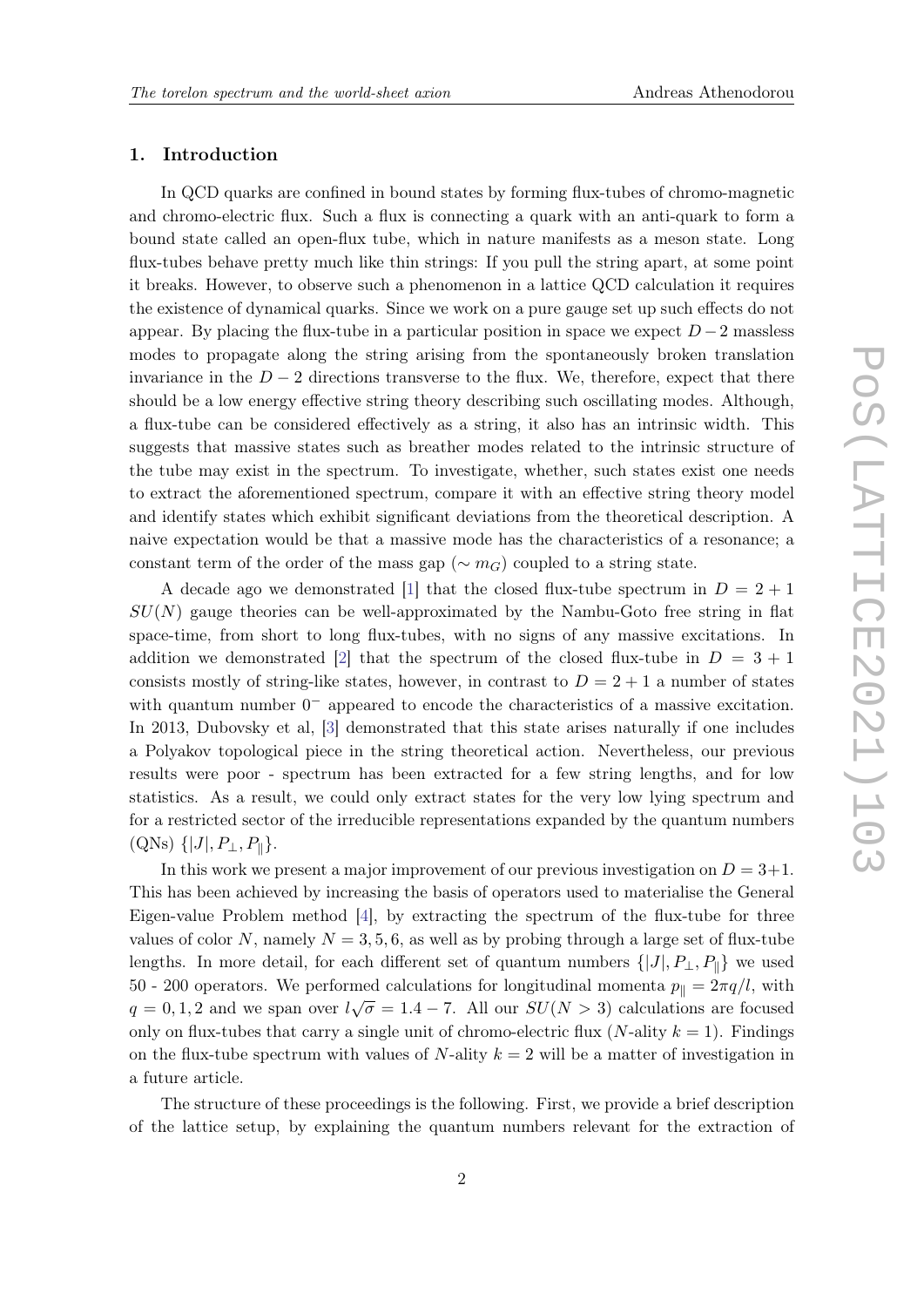the flux-tube spectrum as well as their encoding onto the operators used to materialize the calculation. Then we present the effective string theoretical descriptions suitable for approximating the spectrum of the flux-tube. Subsequently, we present our lattice results and then we conclude.

## 2. Lattice calculation

We define the  $SU(N)$  gauge theory on a  $D = 4$  Euclidean space-time lattice which has been compactified along all directions with volume  $L_{\parallel} \times L_{\perp_1} \times L_{\perp_2} \times L_T$ . The length of the flux-tube is equal to  $L_{\parallel}$ , while  $L_{\perp_1}$ ,  $L_{\perp_2}$  and  $L_T$  were chosen to be large enough to avoid finite volume effects. We choose  $L_{\perp_1} = L_{\perp_2} = L_{\perp}$  uniformly so that we ensure rotational symmetry around the flux axis. We perform Monte-Carlo simulations using the standard Wilson plaquette action  $S = \sum_{\Box} \beta \left[1 - \frac{1}{N} \text{ReTr}(U_{\Box})\right]$ , with inverse coupling  $\beta = \frac{2N}{g^2(e)}$  $rac{2N}{g^2(a)}$ . In order to keep the value of the lattice spacing a approximately fixed for different values of N we keep the 't Hooft coupling  $\lambda(a) = Ng^2(a)$  approximately fixed, so that  $\beta \propto N^2$ . The simulation algorithm we use combines standard heat-bath and over-relaxation steps in the ratio 1:4; these are implemented by updating  $SU(2)$  subgroups using the Cabibbo-Marinari algorithm. To measure the spectrum of energies we use the variational technique also called the Generalized Eigen-Value Problem (GEVP) (e.g. see [\[5\]](#page-10-4) and its references).

The energy states of the closed flux-tube in  $D = 3 + 1$  are characterised by the irreducible representations of the two-dimensional lattice rotation symmetry around the principal axis denoted by  $C_4$  [\[6\]](#page-10-5). The above group is a subgroup of  $O(2)$  corresponding to rotations by integer multiples of  $\pi/2$  around the flux-tube propagation axis. As a result, values of angular momenta that differ by an integer multiple of four are indistinguishable on the lattice. This splits the Hilbert space in four orthogonal sectors, namely:  $J_{\text{mod }4} = 0$ ,  $J_{\text{mod }4} = \pm 1$ ,  $J_{\text{mod }4} = 2$ . Furthermore, parity  $P_{\perp}$  which is associated with reflections around the axis  $\hat{\perp}_1$  can be used to characterise the states. Applying  $P_{\perp}$  transformations, flips the sign of J. Therefore, one can choose a basis in which states are characterised by their value of  $J$  ( $J = \pm$ ), or by their value of |J| and P|. We adopt the latter. In the continuum, states with  $J \neq 0$  are parity degenerate, however, on the lattice this holds only for the odd values of J. In practice, we describe our states with the following 5 irreducible representations  $A_1$ ,  $A_2$ ,  $E$ ,  $B_1$  and  $B_2$  of  $C_4$  group whose J and  $P_{\perp}$  assignments are:  $\{A_1: |J_{\text{mod }4}| = 0, P_{\perp} = +\}, \{A_2: |J_{\text{mod }4}| = 0, P_{\perp} = -\},\$  ${E : |J_{\text{mod }4}| = 1, P_{\perp} = \pm}, {B_1 : |J_{\text{mod }4}| = 2, P_{\perp} = +} \text{ and } {B_2 : |J_{\text{mod }4}| = 2, P_{\perp} = -}.$ 

Furthermore, there are two additional quantum numbers which can be proven useful for the description of the string states. These are the longitudinal momentum  $p_{\parallel}$  carried by the flux-tube along its axis (which is quantized in the form  $p_{\parallel} = 2\pi q/L_{\parallel}$ ;  $q \in Z$ ) and the parity  $P_{\parallel}$  with respect to reflections across the string midpoint. Since  $P_{\parallel}$  and  $p_{\parallel}$  do not commute, we can use both to simultaneously characterise a state only when  $q = 0$ . The energy does not depend on the sign of q, hence, we only focused on those with  $q \geq 0$ .

Flux-tube energies are extracted by making use of correlation matrices  $C_{ij} = \langle \phi_i^{\dagger}(t) \phi_j(0) \rangle$ with  $i, j = 1...N_{op}$  in combination with GEVP where  $N_{op}$  the number of operators. We construct operators  $\phi_i$  which encode shapes that lead to particular values of  $J, P_\perp, P_{||}$ , and q. We do so by choosing linear combinations of Polyakov loops the paths of which con-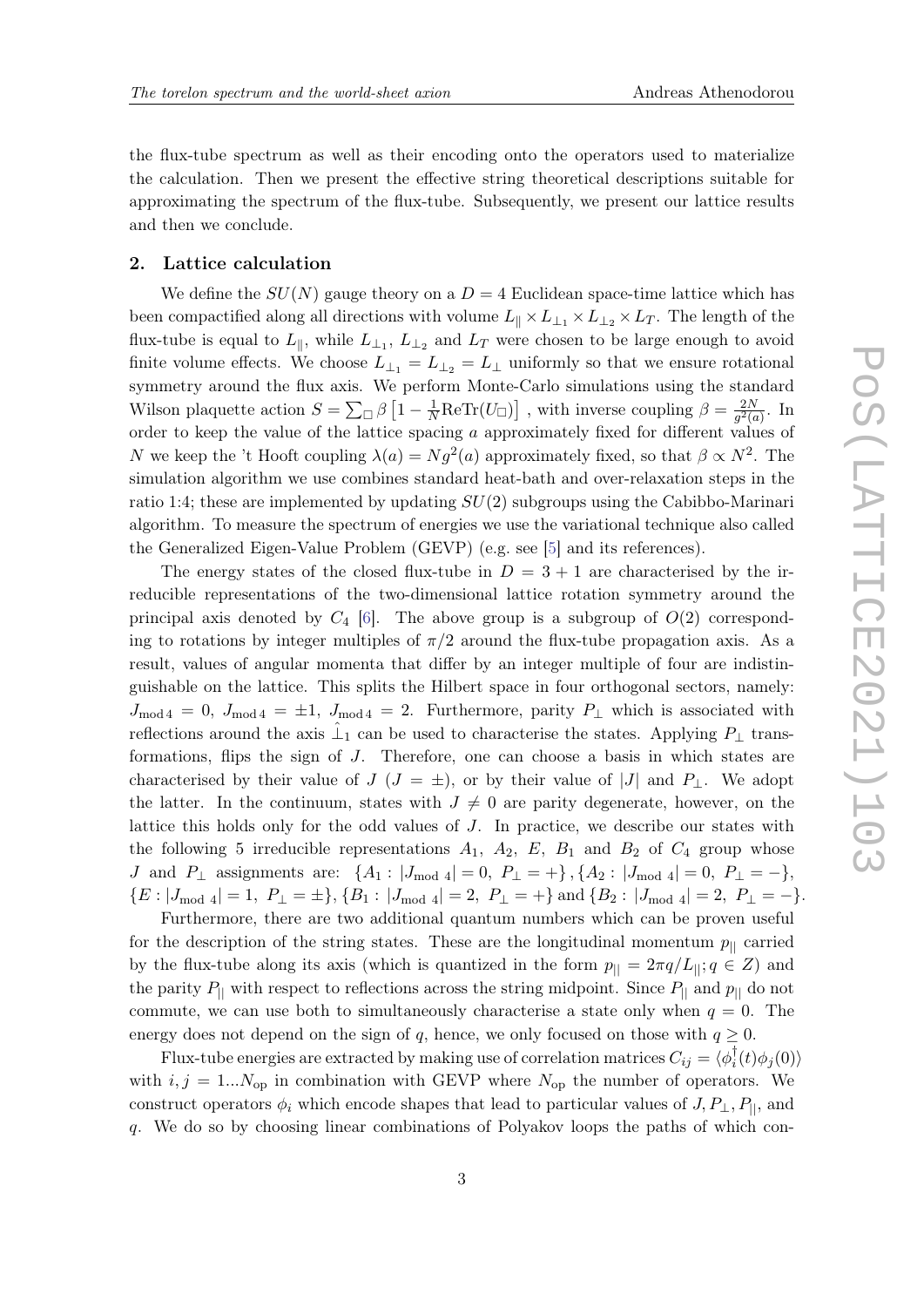<span id="page-3-0"></span>

Figure 1: All the different paths used for the construction of the torelon operators.

sist of various transverse deformations and various smearing and blocking levels [\[5\]](#page-10-4). All the transverse paths used for the construction of the operators are shown in Figure [1](#page-3-0) and all together, including smearing and blocking levels, form a basis of around  $N_{op} = 1000$ operators with approximately  $50 - 200$  for each different irreducible representation. To build an operator which encodes a certain value of angular momentum  $J_{\text{mod }4}$  we begin the construction with a sub-operator  $\phi_{\alpha}$  which has a deformation extending in angle  $\alpha$  within the plane of transverse directions. Then we repeat the same procedure by rotating the suboperator by integer values of  $\pi/2$ . Finally, we can construct the operator  $\phi(J)$  belonging to a specific representation of  $C_4$  by using the formula  $\phi(J) = \sum_{n=1,2,3,4} e^{iJn\frac{\pi}{2}} \phi_{n\frac{\pi}{2}}$ . Thus  $\phi(0)$  belongs to  $A_1$  and  $A_2$ ,  $\phi(1)$  to E and, finally,  $\phi(2)$  to  $B_1$  as well as  $B_2$ . Lastly, it is required to encode certain values of  $P_{\perp}$  and  $P_{\parallel}$  by summing and subtracting reflections of the initial sub-operator  $\phi(J)$  over the transverse and parallel parity planes. Such an example is pictorialized in Equation [1](#page-3-1) for an operator with  $J_{\text{mod } 4} = 0$ .

<span id="page-3-1"></span>
$$
\phi = \text{Tr} \begin{bmatrix} \text{Tr} \begin{bmatrix} -1 \text{Tr} \begin{bmatrix} -1 \text{Tr} \end{bmatrix} + \text{Tr} \begin{bmatrix} -1 \text{Tr} \end{bmatrix} + \text{Tr} \begin{bmatrix} -1 \text{Tr} \begin{bmatrix} -1 \text{Tr} \end{bmatrix} + \text{Tr} \begin{bmatrix} -1 \text{Tr} \end{bmatrix} + \text{Tr} \begin{bmatrix} -1 \text{Tr} \end{bmatrix} + \text{Tr} \begin{bmatrix} -1 \text{Tr} \end{bmatrix} + \text{Tr} \begin{bmatrix} -1 \text{Tr} \end{bmatrix} + \text{Tr} \begin{bmatrix} -1 \text{Tr} \end{bmatrix} + \text{Tr} \begin{bmatrix} -1 \text{Tr} \end{bmatrix} + \text{Tr} \begin{bmatrix} -1 \text{Tr} \end{bmatrix} + \text{Tr} \begin{bmatrix} -1 \text{Tr} \end{bmatrix} + \text{Tr} \begin{bmatrix} -1 \text{Tr} \end{bmatrix} + \text{Tr} \begin{bmatrix} -1 \text{Tr} \end{bmatrix} + \text{Tr} \begin{bmatrix} -1 \text{Tr} \end{bmatrix} + \text{Tr} \begin{bmatrix} -1 \text{Tr} \end{bmatrix} + \text{Tr} \begin{bmatrix} -1 \text{Tr} \end{bmatrix} + \text{Tr} \begin{bmatrix} -1 \text{Tr} \end{bmatrix} + \text{Tr} \begin{bmatrix} -1 \text{Tr} \end{bmatrix} + \text{Tr} \begin{bmatrix} -1 \text{Tr} \end{bmatrix} + \text{Tr} \begin{bmatrix} -1 \text{Tr} \end{bmatrix} + \text{Tr} \begin{bmatrix} -1 \text{Tr} \end{bmatrix} + \text{Tr} \begin{bmatrix} -1 \text{Tr} \end{bmatrix} + \text{Tr} \begin{bmatrix} -1 \text{Tr} \end{bmatrix} + \text{Tr} \begin{bmatrix} -1 \text{Tr} \end{bmatrix} + \text{Tr} \begin{bmatrix} -1 \text{Tr} \end{bmatrix} + \text{Tr} \begin{bmatrix} -1 \text{Tr} \end{bmatrix} + \text{Tr} \begin{bmatrix} -1 \text{Tr} \end{bmatrix} + \text{Tr} \begin{bmatrix} -1 \text{Tr} \end{bmatrix} + \text{Tr} \begin{bmatrix} -1 \text{Tr} \end
$$

For the combination  $i = j = k = +1$ ,  $\phi$  projects onto  $\{A_1, P_{\parallel} = +\}$ , for  $i = +1$ ,  $j = k = -1$ onto  $\{A_2, P_{\parallel} = +\}$ , for  $i = -1, j = +1, k = -1$  onto  $\{A_1, P_{\parallel} = -\}$  and finally, for  $i = j = -1, k = +1$ , onto  $\{A_2, P_{\parallel} = -\}.$ 

## 3. The effective string theory

Imagine a flux-tube as a string with length  $l = aL_{\parallel}$  winding around the spatial torus. Imposing fixed spatial position for the string spontaneously breaks translation symmetry. Hence, we expect  $D-2$  Nambu-Goldstone massless bosons to appear at low energies. Such bosons reflect the transverse fluctuations of the flux-tube around its classical configuration. We would thus, expect a low energy Effective String Theory (EST) describing the flux-tube spectrum at large enough lengths. Of course a flux-tube is not an infinitesimally thin string,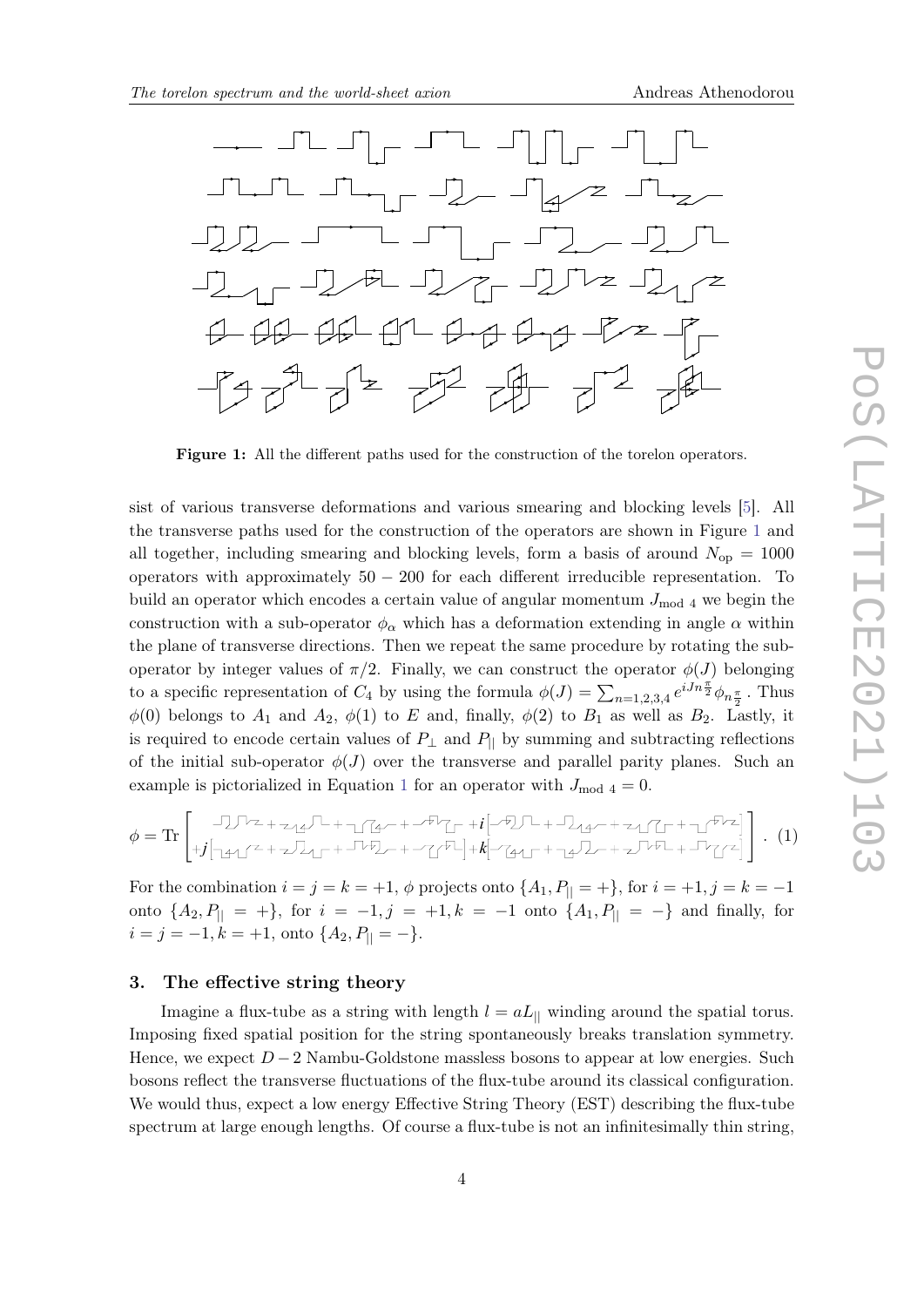it lives in  $SU(N)$  manifold and presumably has an intrinsic width  $l_w \propto 1/\sqrt{\sigma}$ . We would therefore expect that the spectrum of the flux-tube consist not only of string like states but also of massive excitations. Below, we describe the current theoretical predictions for the excitation spectrum of the Nambu-Goldston bosons as well as an approach to explain the existence of massive resonances on the world-sheet of the flux-tube.

#### 3.1 The Goddard–Goldstone–Rebbi–Thorn string

At this subsection we describe the spectrum of the Goddard-Goldstone-Rebbi-Thorn (GGRT) [\[7\]](#page-10-6) or in simpler words the Nambu-Goto (NG) [\[8\]](#page-10-7) closed string. NG string describes non-critical relativistic bosonic strings. One can extract the GGRT spectrum by performing light-cone quantization of the closed-string using the NG action or equivalently the Polyakov action. NG action is the area of the world-sheet swept by the propagation of the string along the time direction. This model is Lorentz invariance only in  $D = 26$  dimensions. Nevertheless, for reasons that we now understand better [\[3\]](#page-10-2) NG can also describe adequately the spectrum of strings in 3 and 4 dimensions. The spectrum of the GGRT string is given by the expression:

<span id="page-4-0"></span>
$$
E_{N_L,N_R}(q,l) = \sigma l \sqrt{1 + \frac{8\pi}{(l\sqrt{\sigma})^2} \left(\frac{N_L + N_R}{2} - \frac{D-2}{24}\right) + \left(\frac{2\pi q}{(l\sqrt{\sigma})^2}\right)^2},
$$
(2)

where  $2\pi N_{L(R)}/l$  the total energy and momentum of the left(right) moving phonons with  $N_L = \sum_k \sum_{n_L(k)} k(n_L^+$  $L_L^+(k) + n_L^-(k)$  and  $N_R = \sum_k \sum_{n_R(k)} k(n_R^+$  $n_{R}^{\pm}(k) + n_{R}^{\pm}(k)$ ).  $n_{L(R)}^{\pm}(k)$  is the number of left(right) moving phonons of momentum  $p_k = 2\pi k/l$ ,  $k = 0, 1, 2, \ldots$  and angular momentum  $\pm 1$ . If  $p_{\parallel} = 2\pi q/l$  is the total longitudinal momentum of the string then, since the phonons provide that momentum, we must have  $N_L - N_R = q$ . The angular momentum around the string is given by  $J = \sum_{k,n}(k) n_R(k) n_L^{\dagger}$  $L^+(k) + n_R^+$  $n_{R}^{+}(k) - n_{L}^{-}(k) - n_{R}^{-}(k).$ 

## 3.2 Lorentz invariant string approaches

Systematic ways to study Lorentz invariant EST that would describe the QCD flux-tube were pioneered by Lüscher, Symanzik, and Weisz in [\[9\]](#page-10-8) (static gauge) as well as by Polchinski and Strominger in [\[10\]](#page-10-9) (conformal gauge). Such EFT approaches produce predictions for the energy of states as an expansion in  $1/l\sqrt{\sigma}$ . Terms in this expansion that are of  $O(1/l^p)$ are generated by  $(p + 1)$ -derivative terms in the EST action whose coefficients are a priori arbitrary Low Energy Coefficients (LECs). Interestingly, these LECs were shown to obey strong constraints that reflect a non-linear realization of Lorentz symmetry [\[11–](#page-10-10)[13\]](#page-10-11), and so to give parameter free predictions for certain terms in the  $1/l$  expansion.

The EST approaches can be characterised by the way one performs the gauge fixing of the embedding coordinates on the world-sheet. This can be either the static gauge [\[9,](#page-10-8) [11,](#page-10-10) [13\]](#page-10-11) or the conformal gauge [\[10,](#page-10-9) [14,](#page-10-12) [15\]](#page-11-0) with both routes leading to the same results. The starting point of building the EST is the leading area term which gives rise to the linearly rising potential for large strings. Subsequently comes the Gaussian action which is responsible for the  $\propto 1/l$  Lüscher term with universal coefficient depending only on the dimension D. As a next step one adds the 4-derivative terms which yield a correction on the energy spectrum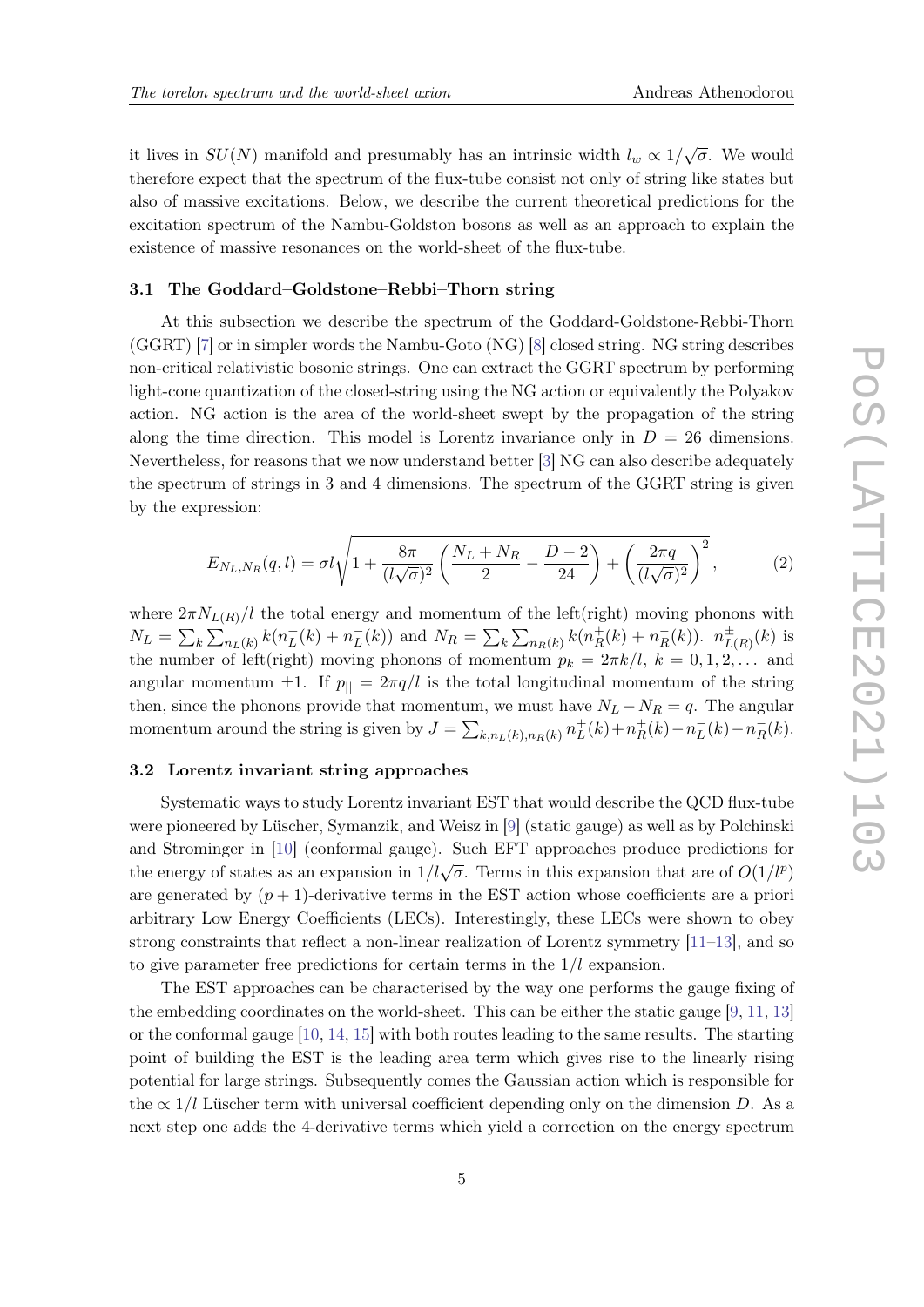proportional to  $1/l^3$  with a universal coefficient that also depends on the dimension D. One can include the 6-derivative terms and show that for  $D = 3$  they yield the fourth universal term proportional to  $1/l^5$  in the energy spectrum, while for general states in  $D=4$ , the coefficient of the  $O(1/l^5)$  term is not universal. Nonetheless, the energy just for the ground state in the  $D = 4$  case is universal. Summarizing the above information, the spectrum is given by

<span id="page-5-0"></span>
$$
E_n(l) = \sigma l + \frac{4\pi}{l} \left( n - \frac{D-2}{24} \right) - \frac{8\pi^2}{\sigma l^3} \left( n - \frac{D-2}{24} \right)^2 + \frac{32\pi^3}{\sigma^2 l^5} \left( n - \frac{D-2}{24} \right)^3 + O(l^{-7}).
$$
 (3)

Since we think of the GGRT model as an EST, which may be justified only for long strings [\[16\]](#page-11-1), one can expand the associated energy for  $l\sqrt{\sigma} \gg 1$ . The result of the expansion is the same as Equation [3.](#page-5-0) For simplicity we set  $q = 0$ , and  $n = (N_L + N_R)/2$ .

## <span id="page-5-1"></span>3.3 The topological term action

In 2013, Dubovsky et al. worked out an approach for extracting the spectrum of the flux-tube for short as well as for long lengths. The idea was based on the fact that the GGRT string provides the best approximation for the flux-tube spectrum and that Equation [2](#page-4-0) can be re-expressed as  $E_{N_L,N_R} = \sqrt{\sigma} \mathcal{E}(p_k/\sqrt{\sigma}, 1/l\sqrt{\sigma})$  where  $p_k$  are the momenta of individual phonons in units of  $2\pi/l$  comprising the state quantised. The naive expansion in  $1/l\sqrt{\sigma}$ is the combination of two different expansions; the first is an expansion in the softness of individual quanta compared to the string scale, i.e. in  $p_k/\sqrt{\sigma}$  and the second expansion is a large volume expansion, i.e. an expansion in  $1/l\sqrt{\sigma}$ . To disentangle the two expansions the following procedure is being followed. First, one calculates the infinite volume S-matrix of the phonon collisions. This is done perturbativelly given that the center of mass energy of the colliding phonons is small in string units; this is called the momentum expansion. Followingly, the authors extract the finite volume energies from this S-matrix by using approximate integrability and the Thermodynamic Bethe Ansatz (TBA). This allows to extract the winding effects on the energy from virtual quanta traveling around the circle as well as the winding corrections due to phonon interactions.

The authors demonstrated that when a state has only left-moving phonons the GGRT winding corrections in the energy spectrum are small and, thus, one expects the spectrum to be close to that of the free theory. On the contrary, for states containing both left- and right-movers, energy contributions are larger. The above picture is in a good agreement with most of the states in  $D = 4$  but fails to explain the anomalous behaviour of the pseudoscalar level firstly reported in [\[2\]](#page-10-1) suggesting that an additional ingredient is required in order to describe such excitations. The most straightforward way to do this is the introduction of a massive pseudoscalar particle  $\phi$  on the world-sheet. The leading interaction compatible with non-linearly realized Lorentz invariance for such a state is a coupling to the topological invariant known as the self-intersection number of the string  $S_{\text{int}} = \frac{\alpha}{8\pi}$  $\frac{\alpha}{8\pi} \int d^2\sigma \phi K^i_{\alpha\gamma} K^{j\gamma}_{\beta}$  $\frac{j\gamma}{\beta}\epsilon^{\alpha\beta}\epsilon_{ij}$ with  $K^i_{\alpha\gamma}$  being the extrinsic curvature of the world-sheet,  $\alpha$  the associated coupling and  $\sigma^i$ ,  $i = 1, 2$  the world-sheet coordinates. Adapting the above interaction term to our old results for  $SU(3)$ ,  $\beta = 6.0625$  yields a mass of  $m_{\phi}/\sqrt{\sigma} \simeq 1.85_{-0.03}^{+0.02}$  and a coupling of  $\alpha = 9.6 \pm 0.1$ .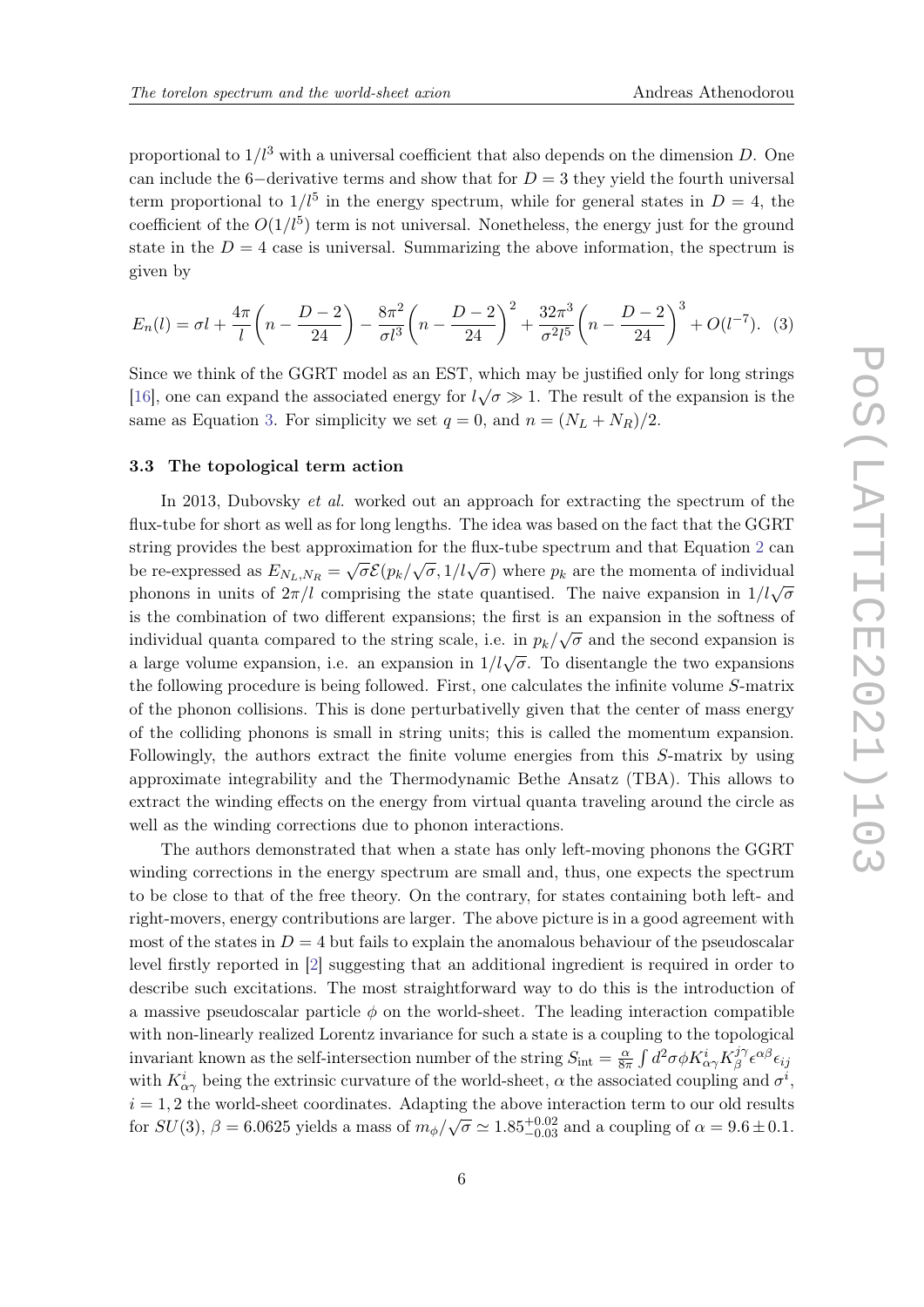#### 4. Results

In this work we present results for the closed flux-tube spectrum extracted from calculations on five different gauge groups. The above consist of  $N = 3$  at  $\beta = 6.0625$  $(a \simeq 0.09$ fm) and  $\beta = 6.338$   $(a \simeq 0.06$ fm), of  $N = 5$  at  $\beta = 17.630$   $(a \simeq 0.09$ fm) and  $\beta = 18.375$  ( $a \simeq 0.06$ fm) as well as for  $N = 6$  at  $\beta = 25.550$  ( $a \simeq 0.09$ fm). Critical slowing down [\[17,](#page-11-2) [18\]](#page-11-3), as one moves towards the continuum and the large-N limit, prohibits the investigation of gauge groups with  $N \geq 6$  and  $a < 0.09$  fm. Nevertheless, the above configuration of measurements is enough to determine whether significant lattice artifacts as well as  $1/N^2$  corrections are affecting our statistically more accurate  $N=3$  calculations. As a matter of fact our investigation demonstrates that such effects are of minor importance and do not play a significant role in the interpretation of the spectrum. The energy spectrum we extracted is compared to the predictions of the GGRT string. Namely, we fit the absolute ground state  $(|J_{\text{mod }4}|^{P_{\perp}P_{\parallel}} = 0^{++})$  for all calculations using Equation [2](#page-4-0) as a function of the length for  $l\sqrt{\sigma} > 2.5$  and extract the string tension  $a\sqrt{\sigma}$ . Once the string tension is known then Equation [2](#page-4-0) can be used as a parameter free prediction for higher string excitations with  $N_L + N_R > 0$ .

## 4.1 The energy spectrum for  $q = 0$  and the world-sheet axion

We begin by presenting our results for the  $q = 0$  longitudinal momentum sector in Figures [2,](#page-7-0) [3](#page-7-1) and [4.](#page-8-0) In the left panel of Figure [2,](#page-7-0) the lowest energy level corresponds to the absolute ground state  $|J_{\text{mod }4}|^{P_{\perp}P_{\parallel}} = 0^{++}$  which is used to set the scale of the NG string, hence, the nearly perfect agreement with the GGRT string. Furthermore in the left panel of Figure [2,](#page-7-0) we plot the first excited state of  $0^{++}$  as well as the ground states of  $2^{++}$ ,  $2^{-+}$ and  $0^{--}$  for  $SU(3)$  at  $\beta = 6.0625$ . We compare the above data with the GGRT prediction for  $N_R = N_L = 1$ . This string state is expected to be four-fold degenerate with levels with continuum QNs  $0^{++}$ ,  $0^{--}$ ,  $2^{++}$  and  $2^{-+}$ . While  $0^{++}$ ,  $2^{++}$  and  $2^{-+}$  flux-tube excitations appear to exhibit small deviations for short values of  $l\sqrt{\sigma}$  and for larger strings become consistent with GGRT, 0 −− ground state appears to demonstrate significant deviations from the GGRT string. In the right panel of Figure [2](#page-7-0) we present the ground and in addition the first excited state with QNs 0<sup>-−</sup> for all gauge groups considered in this work. It appears that both states are only mildly affected by lattice artifacts and  $1/N^2$  corrections. The 0 −− ground state appears to have characteristics of a resonance i.e. a constant mass term coupled to the absolute ground state. This is more obvious by subtracting the absolute ground state  $0^{++}$  where this excitation exhibits a plateau; this is presented in Figure [3](#page-7-1) for  $SU(3)$  at  $\beta = 6.0625$ . As has already being explained in Section [3.3](#page-5-1) this state can be well interpreted as an axion on the world-sheet of the flux-tube with an associated mass of  $m/\sqrt{\sigma} = 1.85_{-0.03}^{+0.02}$  for  $SU(3)$  at  $\beta = 6.0625$ ; This value is in good agreement with the plateau in Figure [3.](#page-7-1) If the  $0^{--}$  flux-tube ground state corresponds to the axion, the next excitation level would correspond to the string state with  $N_L = N_R = 1$  rather than  $N_L = N_R = 2$  $N_L = N_R = 2$ . As one can see in the right panel of Figure 2 and Figure [3](#page-7-1) the 0<sup>--</sup> first excitation state does not approach the GGRT  $N_L = N_R = 2$  state but instead it slowly approaches the  $N_L = N_R = 1$  string state. This strengthens the scenario of  $0^{--}$  ground state being the world-sheet axion.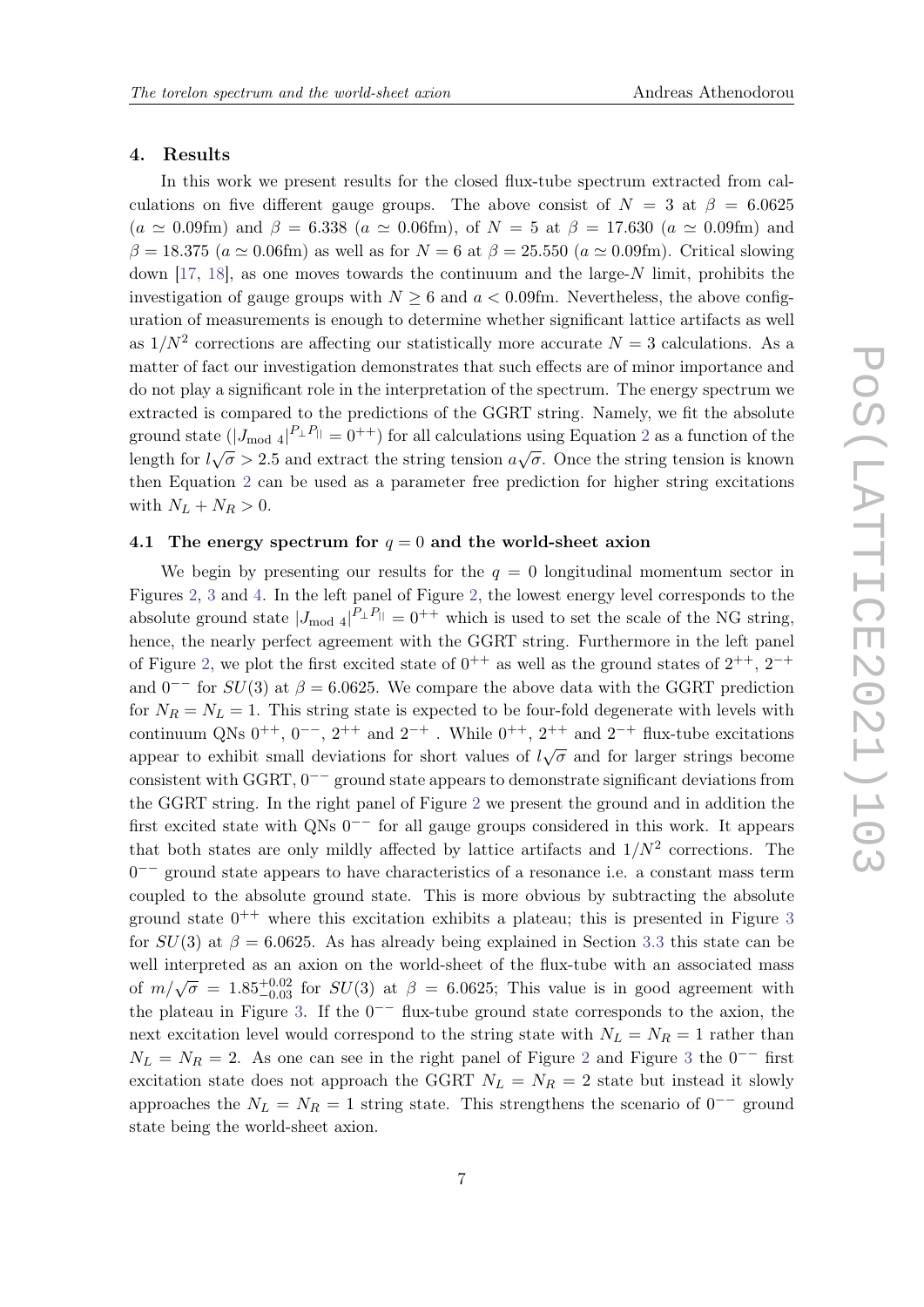<span id="page-7-0"></span>

<span id="page-7-1"></span>Figure 2: Left Panel: The spectrum of the absolute ground state and first excited state for  $|J_{\text{mod }4}|^{P_{\perp},P_{\parallel}} = 0^{++}$  as well as the ground states for  $2^{++}$ ,  $2^{-+}$  and the "anomalous"  $0^{--}$  for  $q = 0$  and  $SU(3)$  at  $\beta = 6.0625$ ; the black lines correspond to the GGRT predictions and the light blue line to the prediction of the EFT with the axionic part of the action included within. Right Panel:. The energies of the ground state and first excited state for  $|J_{\text{mod }4}|^{P_{\perp},P_{||}} = 0^{--}$ ,  $q = 0$  for all gauge groups considered in this work.



Figure 3: The energy levels of the ground and first excited states for a closed flux-tube with quantum numbers  $0^{-+}$ ,  $q = 0$  and the zeroth energies subtracted for  $SU(3)$ ,  $\beta = 6.0625$ . The horizontal purple band corresponds to the mass of the axion as this has been extracted in [\[3\]](#page-10-2).

## 4.2 A bound state of two axions?

In the left panel of Figure [4](#page-8-0) we present the second excitation state with  $QNs\ 0^{++}$ . It is well mentioned that above this energy level we get a plethora of states which reflect the multifold degeneracy of the GGRT string for  $N_L = N_R = 2$ . Strikingly, this state appears to exhibit the same resonance behaviour as the  $0<sup>-−</sup>$  ground state i.e. it appears as a constant term coupled to the absolute ground state. This is more obvious if we subtract from this energy level the contribution of the absolute ground state as this appears in the right panel of Figure [4.](#page-8-0) Namely, we observe that this is in agreement with a resonance of mass twice that of the axion. This raises the question whether such a relation is accidental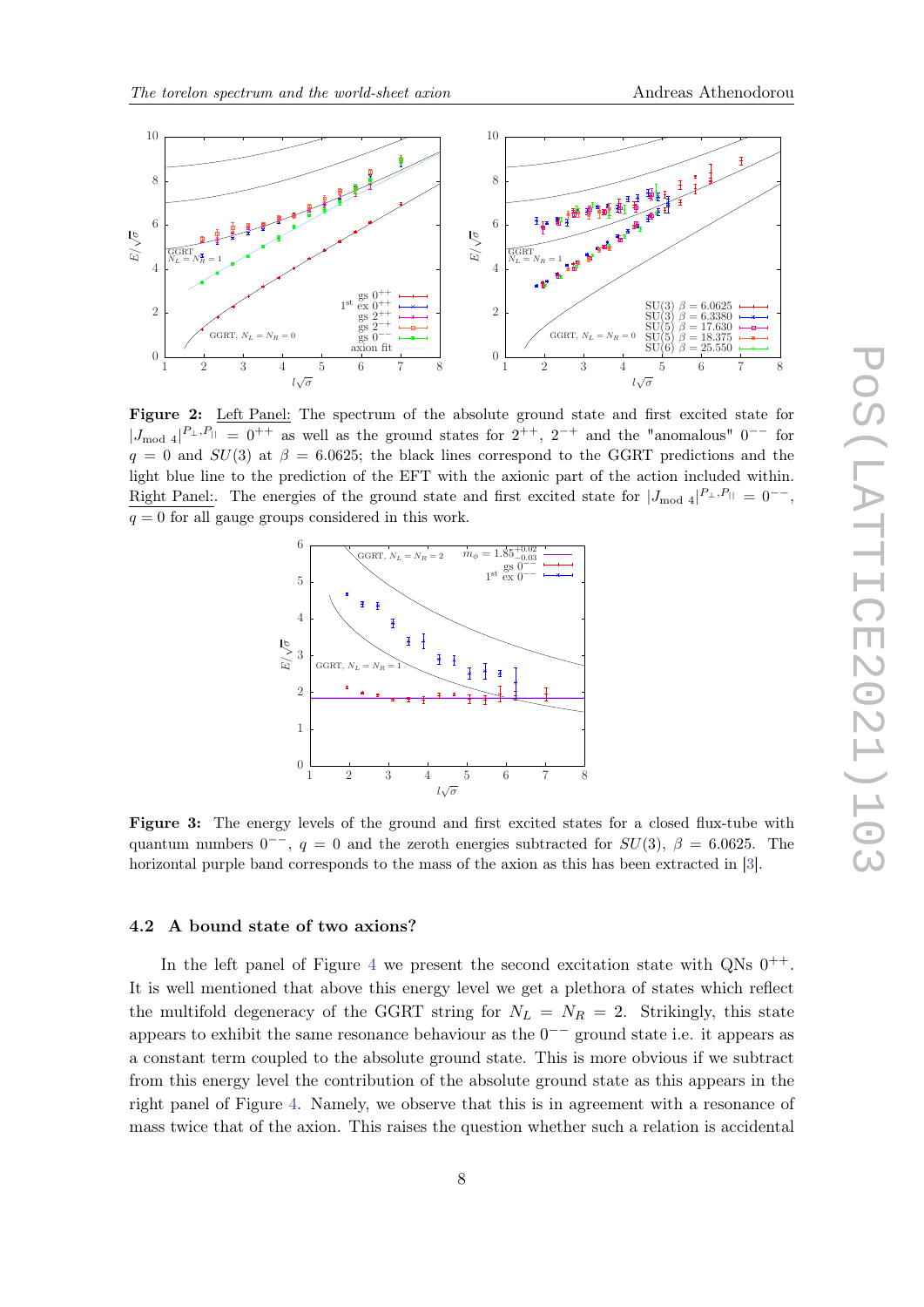<span id="page-8-0"></span>

**Figure 4:** Left Panel: The ground, first excited and second excited state for  $|J_{\text{mod }4}|^{P_{\perp},P_{||}}$  $0^{++}$  and all the gauge groups used in this work. Right Panel: The second excited state for  $|J_{\text{mod }4}|^{P_{\perp},P_{\parallel}} = 0^{++}$  with the absolute ground state being subtracted for  $SU(3)$  at  $\beta = 6.0625$ .

or it has some deeper interpretation. A reasonable expectation would be that this state is a bound state of two axions with a very low binding energy; this scenario is in agreement with the quantum numbers of the state.

## 4.3 The  $q \neq 0$  sector and the world-sheet axion

In this section we present our results for the  $q = 1$  and  $q = 2$  momentum sectors. In the left panel of figure [5](#page-9-0) we demonstrate the spectrum for  $q = 1$ ,  $SU(3)$  and  $\beta = 6.338$ . Since, the string ground state  $N_L = 1$ ,  $N_R = 0$  can only be created by a single phonon, it has  $J = 1$ . The flux-tube ground state with quantum numbers  $1^{\pm}$ ,  $q = 1$  appears to be in good agreement with the prediction of the GGRT string. This is in accordance with the results of Ref [\[3\]](#page-10-2). The next string excitation level, corresponding to  $N_L = 2$  and  $N_R = 1$  should be seven-fold degenerate. This should consist of one  $0^+$ , one  $0^-$ , three  $1^{\pm}$ , one  $2^+$  and a  $2^-$  state. In the left panel of Figure [5](#page-9-0) we show the flux-tube ground state with QN  $2^+$ , the ground state with  $2^-$ , the ground state for  $0^+$  as well as the first and second excited states with  $1^{\pm}$ . All the above five states appear to cluster around the GGRT prediction. Furthermore, we demonstrate the ground state for  $0^-$  which appears to exhibit large deviations from the GGRT string. Since, this state has the same QNs as the pseudoscalar massive excitation the first assumption one could make is that this reflects to the axion. A naive comparison of this state with a relativistic sum of the absolute ground state plus an axion with momentum  $2\pi/l$  is provided in the same figure, demonstrating an approximate agreement with our data for large flux-tubes. This strengthens the scenario of this state being the axion.

In the right panel of figure [5](#page-9-0) we show results for  $q = 2$ ,  $SU(3)$  and  $\beta = 6.338$ . The string ground state  $N_L = 2$ ,  $N_R = 0$  is expected to be four-fold degenerate. Namely, it is expected to be occupied by states with QNs  $0^+$ ,  $1^{\pm}$ ,  $2^+$  and  $2^-$ . We, thus, extract the flux-tube ground states with the above QNs and observe that they all cluster around the GGRT prediction. The next string excitation level is multi-fold degenerate and should also include a 0 − state which encodes the QN of the axion. We extract the flux-tube ground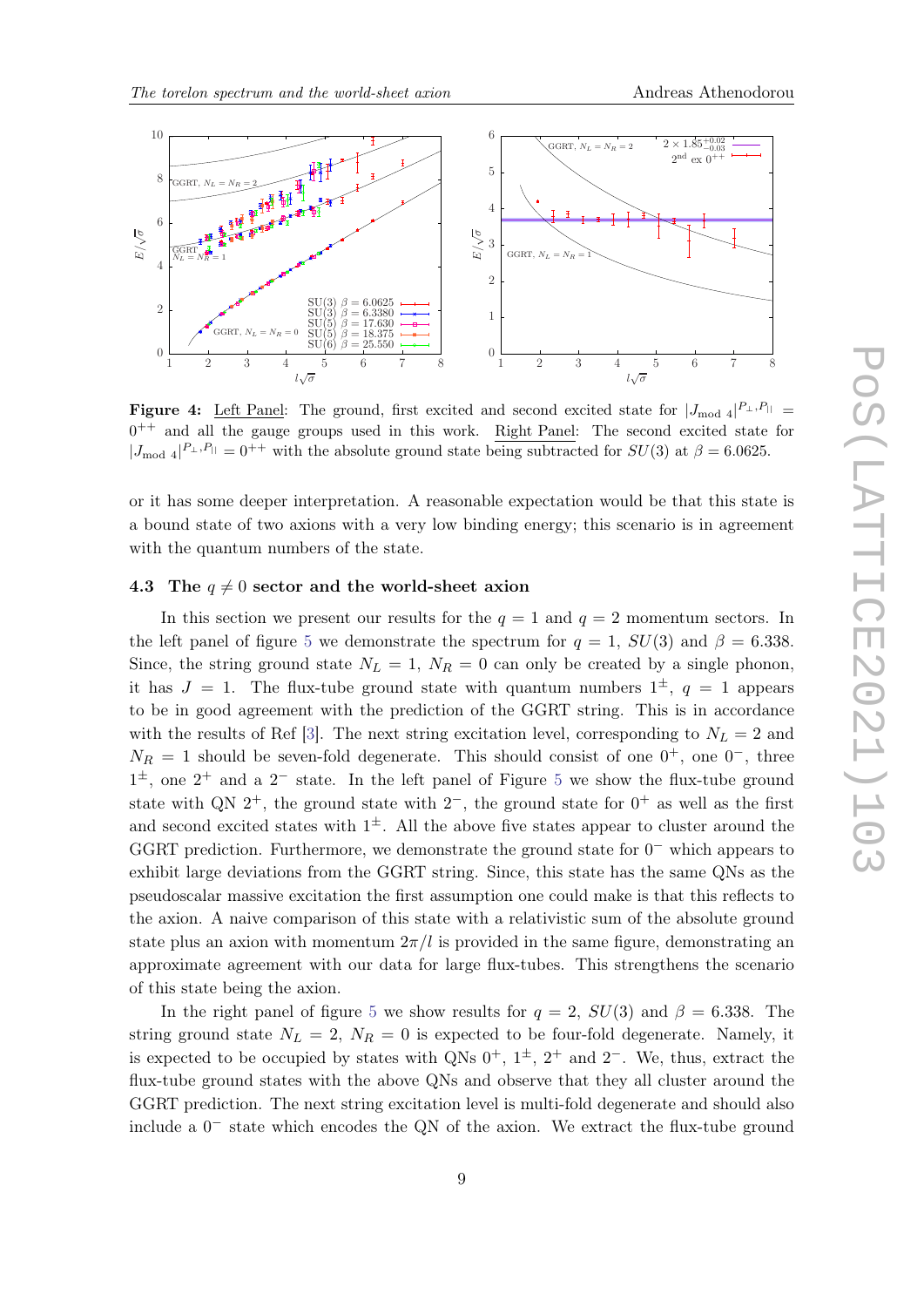<span id="page-9-0"></span>

**Figure 5:** Left Panel: The ground, first excited and second excited  $1^{\pm}$  states as well as the ground states  $0^+$ ,  $0^-$ ,  $2^+$ ,  $2^-$  for a flux-tube with  $q = 1$  in  $SU(3)$ ,  $\beta = 6.338$ . Right Panel: The ground states with QNs  $0^+$ ,  $0^-$ ,  $1^{\pm}$ ,  $2^+$ ,  $2^-$  for a flux-tube with  $q = 2$  at  $SU(3)$ ,  $\beta = 6.338$ .

state with QNs  $0^-$  and we observe a very similar behaviour as for the case of  $q=1$ ; namely it diverges greatly from the GGRT prediction.

## 5. Conclusions

We have improved extensively the extraction of and, thus, our knowledge on the spectrum of the closed flux-tube (torelon). Clearly, the majority of the states appearing in the spectrum have a string-like character, in the sense they can be adequately approximated by a low energy effective string theory. In addition a small sector of the excitation spectrum appears to be massive resonances which can be interpreted as an axion on the bulk of the theory. This is justified by the resonance character of the  $0^{--}$ ,  $q=0$  ground state which appears to be an axion coupled to the string's absolute ground state, by the  $0^{++}$  second excited state which can be interpreted as a bound state of two axions with a very low binding energy coupled to the absolute ground state as well as by the  $0^ q=1,2$  ground states which also have an axion character. Finally, and not presented in this manuscript, states with axionic character can also be identified in other irreducible representations such as  $|J_{\text{mod }4}|^{P_{\perp}} = 1^{\pm}$ ; this will be a matter of discussion in our longer write up [\[19\]](#page-11-4).

## Acknowledgements

We would like to thank S. Dubovsky, D. Giataganas, V. Gorbenko, J. Sonnenschein, E. Kiritsis and K. Hashimoto for interesting discussions. As this work was being completed, AA participated in the Large-N theories and strings: conformal, confining, and holographic Workshop at the Princeton Center for Theoretical Physics, where there were many talks relevant to confining flux-tubes. AA is indebted to the participants for useful discussions. AA has been financially supported by the European Union's Horizon 2020 research and innovation programme "Tips in SCQFT" under the Marie Skłodowska-Curie grant agreement No. 791122. Numerical simulations have been carried out in the Oxford Theoretical Physics cluster.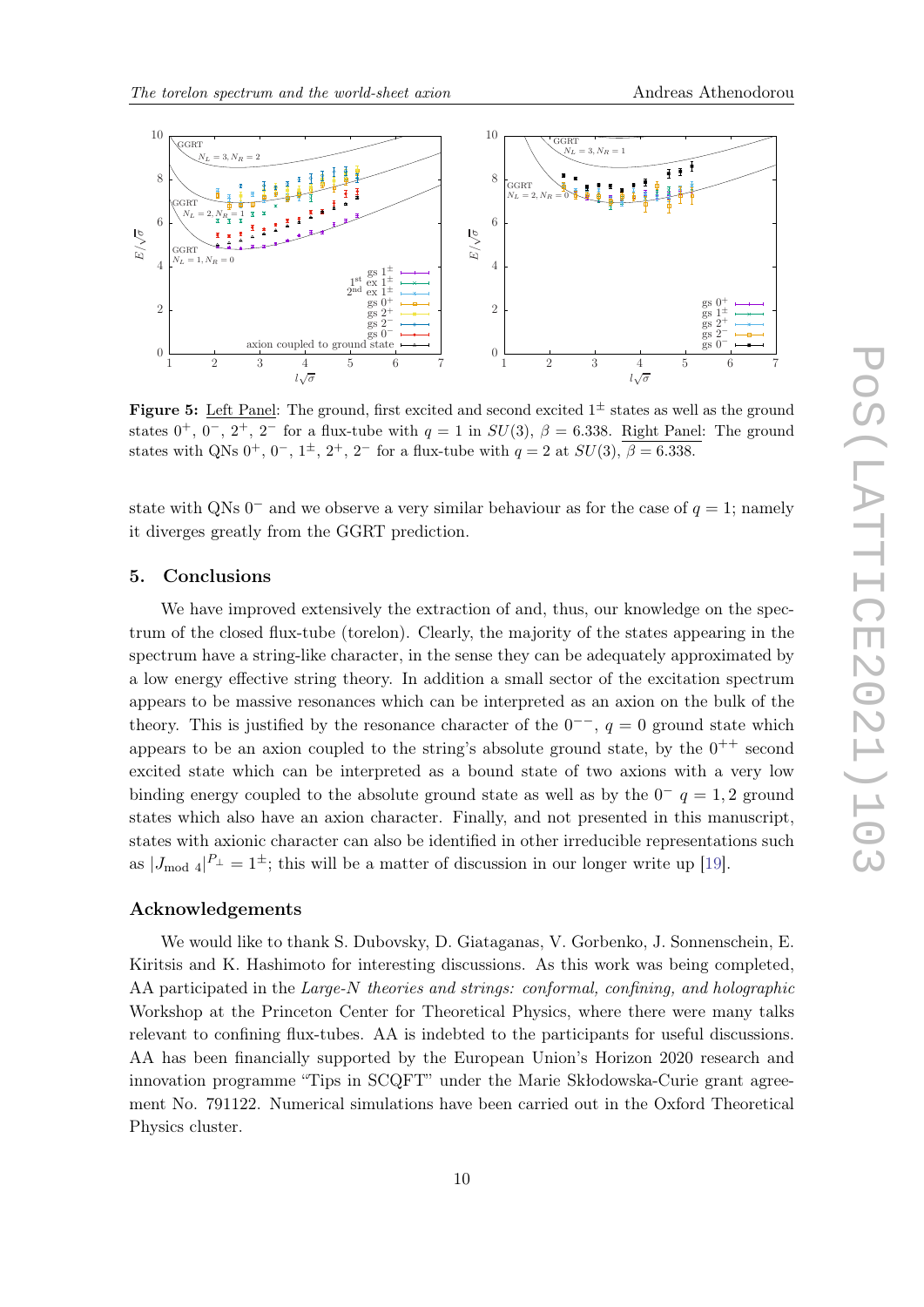## References

- <span id="page-10-0"></span>[1] A. Athenodorou, B. Bringoltz and M. Teper, "Closed flux tubes and their string description in  $D=2+1$   $SU(N)$  gauge theories," JHEP 05 (2011), 042 doi:10.1007/JHEP05(2011)042 [arXiv:1103.5854 [hep-lat]].
- <span id="page-10-1"></span>[2] A. Athenodorou, B. Bringoltz and M. Teper, "Closed flux tubes and their string description in  $D=3+1$  SU(N) gauge theories," JHEP 02 (2011), 030 doi:10.1007/JHEP02(2011)030 [arXiv:1007.4720 [hep-lat]].
- <span id="page-10-2"></span>[3] S. Dubovsky, R. Flauger and V. Gorbenko, "Evidence from Lattice Data for a New Particle on the Worldsheet of the QCD Flux Tube," Phys. Rev. Lett. 111 (2013) no.6, 062006 doi:10.1103/PhysRevLett.111.062006 [arXiv:1301.2325 [hep-th]].
- <span id="page-10-3"></span>[4] M. Lüscher and U. Wolff, "How to Calculate the Elastic Scattering Matrix in Twodimensional Quantum Field Theories by Numerical Simulation," Nucl. Phys. B 339 (1990), 222-252 doi:10.1016/0550-3213(90)90540-T
- <span id="page-10-4"></span>[5] B. Lucini, M. Teper and U. Wenger, *Glueballs and k-strings in SU(N) gauge theories*: calculations with improved operators, JHEP 0406, 012 (2004) [arXiv:hep-lat/0404008].
- <span id="page-10-5"></span>[6] K. J. Juge, J. Kuti, F. Maresca, C. Morningstar and M. Peardon, Excitations of torelon, [hep-lat/0309180].
- <span id="page-10-6"></span>[7] P. Goddard, J. Goldstone, C. Rebbi, and C. B. Thorn, Quantum dynamics of a massless relativistic string, Nucl. Phys. B 56, 109 (1973).
- <span id="page-10-7"></span>[8] Y. Nambu, Phys. Rev. D 10, 4262 (1974), Phys. Lett. B 80, 372 (1979). J. F. Arvis, "The exact  $q\bar{q}$  potential in Nambu string theory, Phys. Lett. B 127 (1983) 106.
- <span id="page-10-8"></span>[9] M. Lüscher, K. Symanzik and P. Weisz, Anomalies of the free loop wave equation in the WKB approximation, Nucl. Phys. B 173, 365 (1980).
- <span id="page-10-9"></span>[10] J. Polchinski and A. Strominger, Effective string theory, Phys. Rev. Lett. 67, 1681 (1991).
- <span id="page-10-10"></span>[11] M. Lüscher and P. Weisz, *String excitation energies in*  $SU(N)$  *gauge theories beyond* the free-string approximation, JHEP  $0407$ , 014 (2004), [hep-th/0406205].
- [12] H. B. Meyer, Poincare invariance in effective string theories, JHEP 0605, 066 (2006) [arXiv:hep-th/0602281].
- <span id="page-10-11"></span>[13] O. Aharony and E. Karzbrun, On the effective action of confining strings, JHEP 0906, 012 (2009) [arXiv:0903.1927 [hep-th]].
- <span id="page-10-12"></span>[14] J. M. Drummond, "Universal subleading spectrum of effective string theory," [arXiv:hep-th/0411017 [hep-th]].